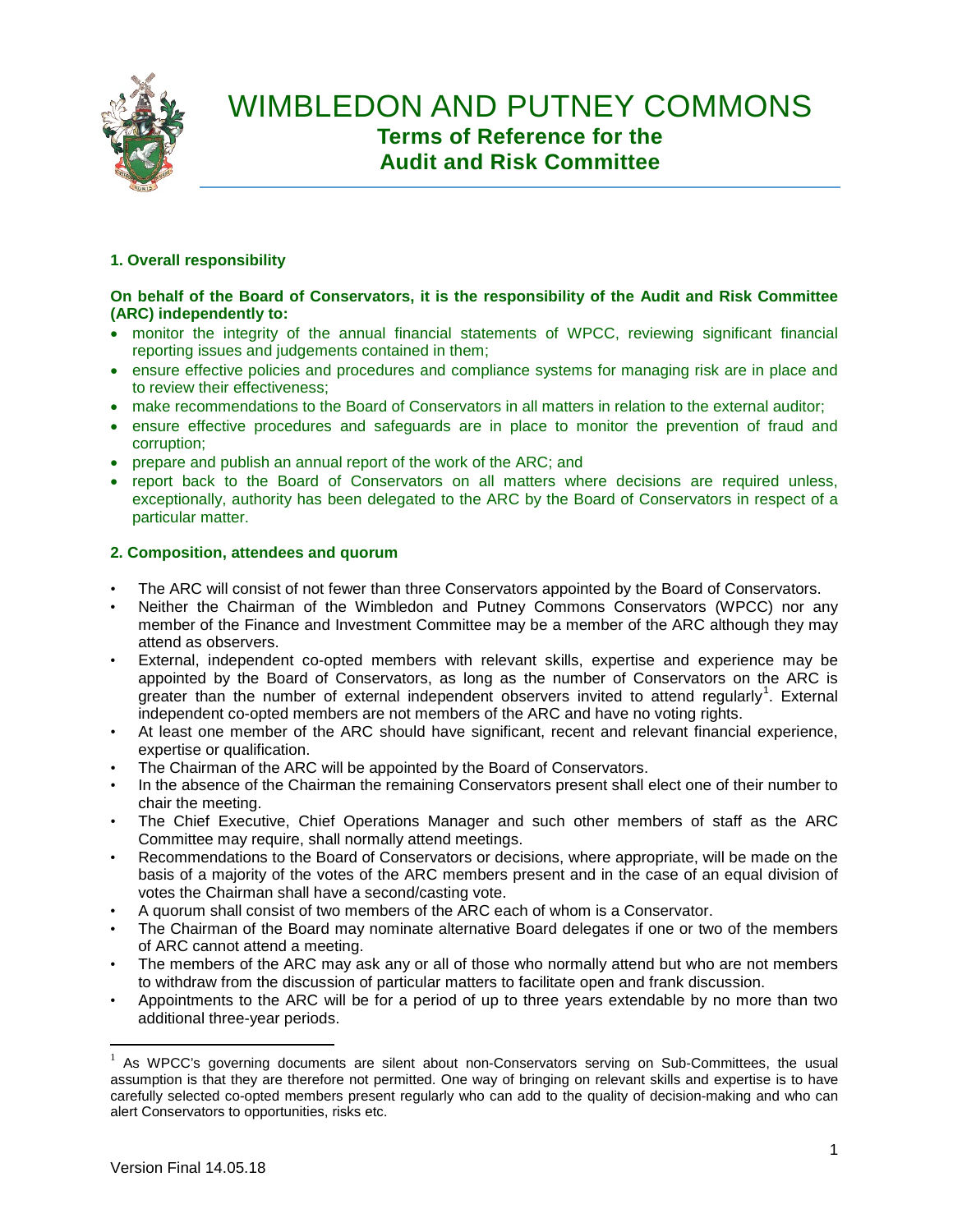• There will be at least three ARC meetings each year usually held three weeks before a scheduled Board of Conservators meeting. The May meeting will need to consider the draft audited accounts and the Management Letter provided by the independent auditors.

## **3. Authority**

The ARC is authorised by the Board of Conservators to:

- approve actions, where this is specifically delegated as set out in the WPCC Financial Regulations and Scheme of Delegations, as approved by the Board of Conservators;
- appoint ad-hoc task groups comprising members of the Audit and Risk Committee (and others whom the Board of Conservators considers appropriate) to assist it in carrying out the task and to report back to the Audit and Risk Committee for referral and decision to the Board of Conservators;
- investigate any activity within its terms of reference: and
- seek any information it requires and to ensure the attendance of management representatives at meetings as appropriate.

The ARC shall inform and discuss with the Board prior to action:

- any proposed public statements to be made in respect of matters appertaining to the ARC;
- any expenditure it wishes to incur on behalf of the ARC, subject to confirmation from the Board that funds are available; and
- any outside legal or other independent professional advice and on securing the attendance of outsiders with relevant experience and expertise that it considers necessary.

The ARC shall comply with any decisions concerning authorisation and/or payments to external auditors that the Board of Conservators may make from time to time.

#### **4. Main duties**

All these duties are to be undertaken within the framework of WPCC's objectives.

### **Financial**

The main financial duties of the ARC are:

- to review and challenge where necessary the accuracy of information provided in the WPCC's Annual Report and the annual accounts;
- to review, and challenge where necessary, the actions and judgements of management, in relation to the annual financial statements before submission to the Board of Conservators, paying particular attention to:
	- o critical accounting policies and practices, and any changes in them;
	- o decisions requiring a major element of judgement;
	- $\circ$  the extent to which the financial statements are affected by any unusual transactions in the year and how they are disclosed;
	- o the clarity of disclosures;
	- o significant adjustments resulting from the audit;
	- o unadjusted mis-statements in the financial statements;
	- o significant adjustments resulting from the audit;
	- o the going concern assumption;
	- o compliance with accounting standards;
	- o reviewing WPCC's statement on internal control systems prior to endorsement by the WPCC Board; and
- to review relevant sections of the WPCC's Annual Report before its publication and consider whether the information is adequate, consistent and easy to understand.

#### **Internal control, risk management and compliance**

The main internal control, risk management and compliance duties of the ARC are to:

• keep under review the effectiveness of internal controls and risk management systems, including compliance with the legal and regulatory environment within which WPCC operates;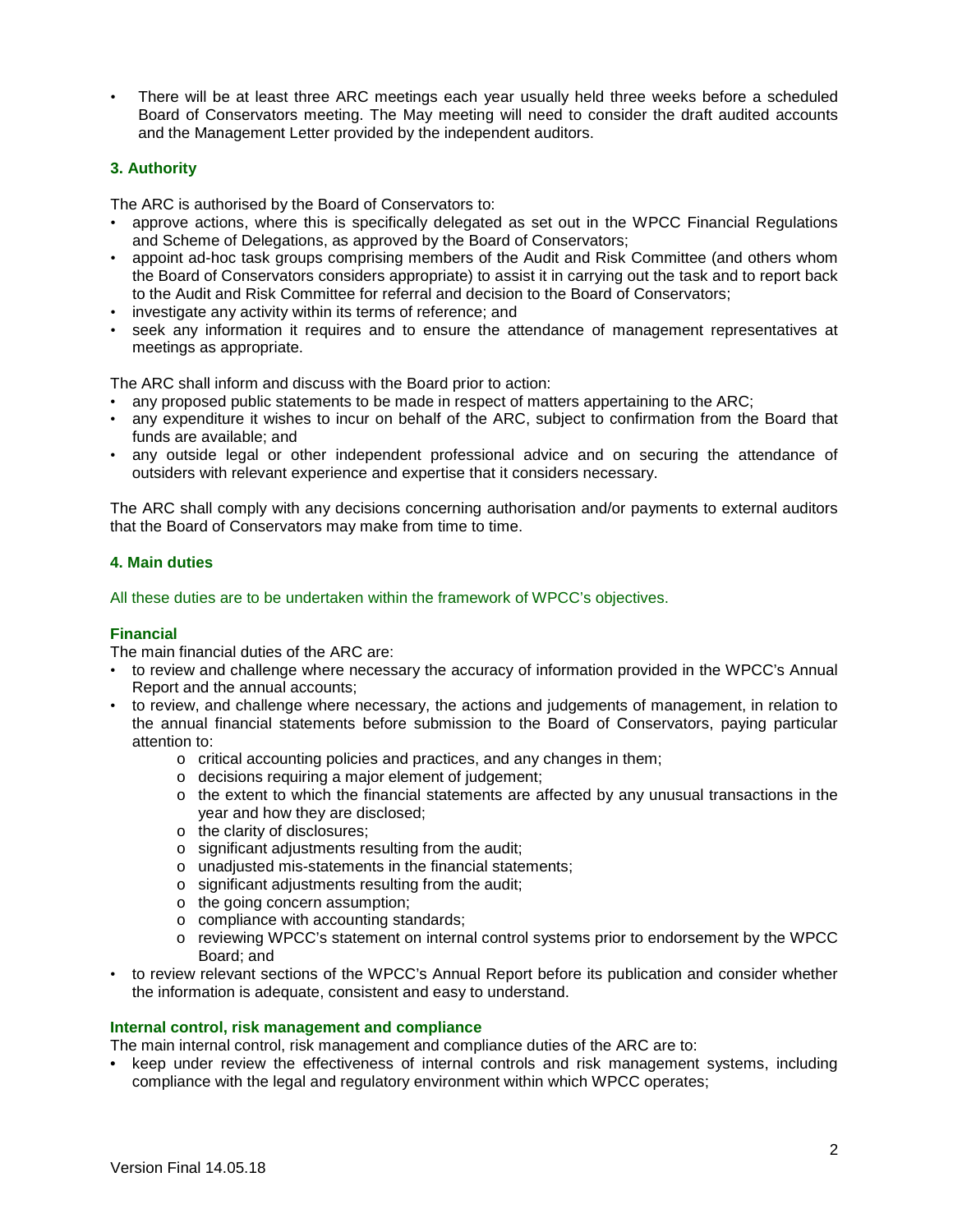- review WPCC's risk register and heat map at each meeting so as to ensure that the major risks to which the charity is subject are appropriately recorded and that actions to mitigate such risks are in place;
- review the adequacy of governance arrangements;
- monitor and advise the Board of Conservators on the risks attached to WPCC's pension schemes particularly defined benefit schemes; and
- review and approve the statements to be included in WPCC's annual report concerning risk and risk management, including a statement regarding risks attached to WPCC's defined benefit pension liabilities and how these pension liabilities are being handled by the Board of Conservators.

## **External audit**

The main external audit duties of the ARC are to:

- determine the frequency of tendering for external auditing services:
- oversee the process for selecting the external auditor;
- recommend the audit fee to the board;
- discuss with the external auditor, before the audit commences, the nature and scope of the audit and to review the auditor's quality control procedures and steps taken by the auditor to respond to changes in regulatory and other requirements;
- meet the external auditor at least once a year in the absence of management to discuss their remit and any issues arising from the audit and the management's response to the auditor's findings and recommendations;
- review the external auditor's management letter (audit findings report) and senior management's draft response and to formulate for the approval of the Board of Conservators any written representations that may be needed by the auditors in connection with WPCC's statutory accounts or any other financial statements;
- review the performance of WPCC's auditors and advise the Board of Conservators on any changes that ought to be made to their terms of engagement;
- monitor and review the external auditor's independence, objectivity and effectiveness, taking into consideration relevant UK professional and regulatory requirements; and
- develop and implement policy on the engagement of the external auditor to supply non-audit services, taking into account relevant ethical guidance regarding the provision of non-audit services by the external audit firm.

### **Whistle-blowing**

The main duties of the ARC with regards to whistle-blowing are to**:**

- review the arrangements for employees and others to raise concerns in confidence, ensure that the arrangements are documented in a clear policy and allow proportionate and independent investigation of possible wrongdoing and appropriate follow-up action
- review WPCC's procedures for detecting fraud and corruption.

### **Other**

Other duties of the ARC are to**:**

- ensure that contingency and disaster recovery plans are in place and are regularly tested;
- where the monitoring and review activities of the ARC reveal cause for concern, or scope for improvement, to make recommendations to the Board of Conservators on action needed to address the issue or to make improvements; and
- ensure communication with other WPCC Committees as appropriate.

The ARC may, from time to time, be assigned additional duties as considered relevant by the Board of Conservators.

### **General**

General duties of the ARC are to:

- review annually the effectiveness of the ARC and to provide and publish an annual report that will include:
	- i. what the ARC has achieved in the last 12 months;
	- ii. what the ARC hopes to achieve in the next 12 months;